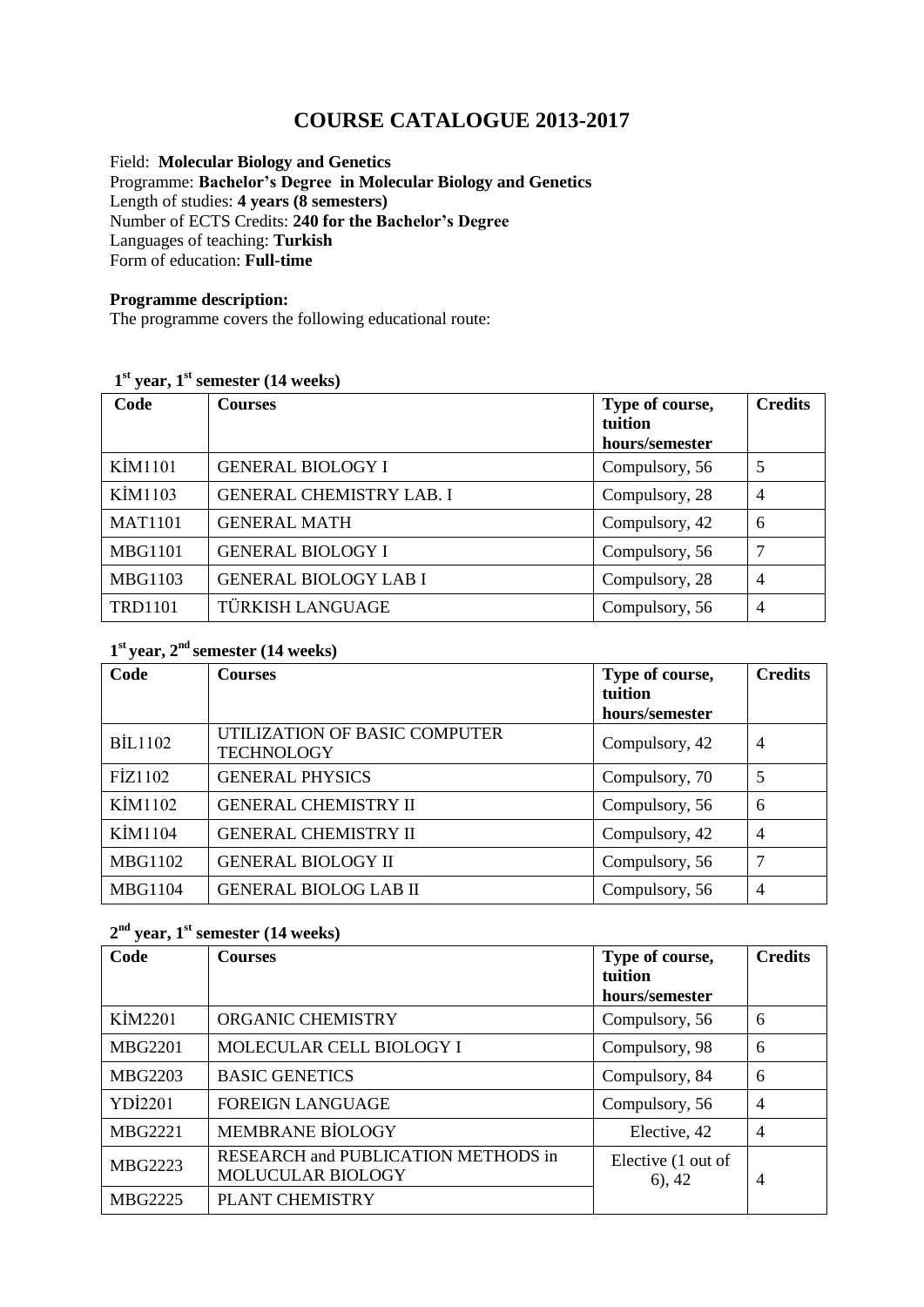**2 nd year, 2 nd semester (14 weeks)**

| Code           | <b>Courses</b>                      | Type of course,<br>tuition<br>hours/semester | <b>Credits</b> |
|----------------|-------------------------------------|----------------------------------------------|----------------|
| <b>MBG2202</b> | <b>MICROBIOLOGY</b>                 | Compulsory, 84                               | 8              |
| <b>MBG2204</b> | MOLECULAR CELL BIOLOGY              | Compulsory, 98                               | 7              |
| MBG2206        | PRESENTATION PREPARATION TECHNIQUES | Compulsory, 14                               | 3              |
| <b>MBG2222</b> | <b>HUMAN EMBRIOLOGY</b>             | Elective (1 out of<br>$2)$ , 42              | $\overline{4}$ |
| <b>MBG2228</b> | <b>BIOTECHNOLOGY</b>                |                                              |                |
| <b>MBG2224</b> | OCCUPATIONAL ENGLISH                | Elective, 42                                 | $\overline{4}$ |
| MBG2226        | <b>TISSUE CULTURES</b>              | Elective (1 out of                           | $\overline{4}$ |
| <b>MBG2230</b> | <b>CHROMOSOMES</b>                  | $2)$ , 42                                    |                |

# **3 rd year, 1 st semester (14 weeks)**

| Code           | <b>Courses</b>                                                  | Type of course,    | <b>Credits</b> |
|----------------|-----------------------------------------------------------------|--------------------|----------------|
|                |                                                                 | tuition            |                |
|                |                                                                 | hours/semester     |                |
| AİT3301        | PRINCIPLES OF ATATURK and HISTORY of<br><b>TURKISH REPUBLIC</b> | Compulsory, 56     | $\overline{4}$ |
| <b>MBG3301</b> | <b>BIOCHEMISTRY I</b>                                           | Compulsory, 84     | 5              |
| MBG3303        | TECNIQUES IN MOLECULAR BIOLOGY I                                | Compulsory, 70     | 6              |
| MBG3305        | <b>MOLECULAR GENETICS I</b>                                     | Compulsory, 84     | 7              |
| <b>MBG3321</b> | PLANT MOLECULAR BIOLOGY                                         | Elective (1 out of | 4              |
| MBG3323        | <b>IMMUNOGENETICS</b>                                           | $2)$ , 42          |                |
| MBG3325        | <b>VIROLOGY</b>                                                 | Elective (1 out of | 4              |
| MBG3327        | <b>BIOLOGY OF CANCER</b>                                        | $2)$ , 42          |                |

# **3 rd year, 2 nd semester (14 weeks)**

| Code           | <b>Courses</b>                     | Type of course,                 | <b>Credits</b> |
|----------------|------------------------------------|---------------------------------|----------------|
|                |                                    | tuition                         |                |
|                |                                    | hours/semester                  |                |
| MBG3302        | <b>BIOCHEMISTRY II</b>             | Compulsory, 98                  | 8              |
| <b>MBG3304</b> | TECHNIQUES in MOLECULAR BIOLOGY II | Compulsory, 70                  | 8              |
| MBG3306        | MOLECULAR GENETICS II              | Compulsory, 84                  | 8              |
| MBG3322        | <b>HUMAN GENETICS</b>              | Elective (1 out of              | 3              |
| MBG3324        | POPULATION GENETICS                | $2)$ , 42                       |                |
| MBG3326        | <b>ENZYMOLOGY</b>                  | Elective (1 out of<br>$2)$ , 42 | 3              |
| MBG3328        | <b>TRAINING PERIOD</b>             |                                 |                |

# **4 th year, 1 st semester (14 weeks)**

| Code    | <b>Courses</b>             | Type of course, | <b>Credits</b> |
|---------|----------------------------|-----------------|----------------|
|         |                            | tuition         |                |
|         |                            | hours/semester  |                |
| MBG4401 | <b>GENETIC ENGINEERING</b> | Compulsory, 84  |                |
| MBG4403 | <b>PHYSIOLOGY</b>          | Compulsory, 70  |                |
| MBG4405 | <b>FINAL PROJECT I</b>     | Compulsory, 28  | 3              |